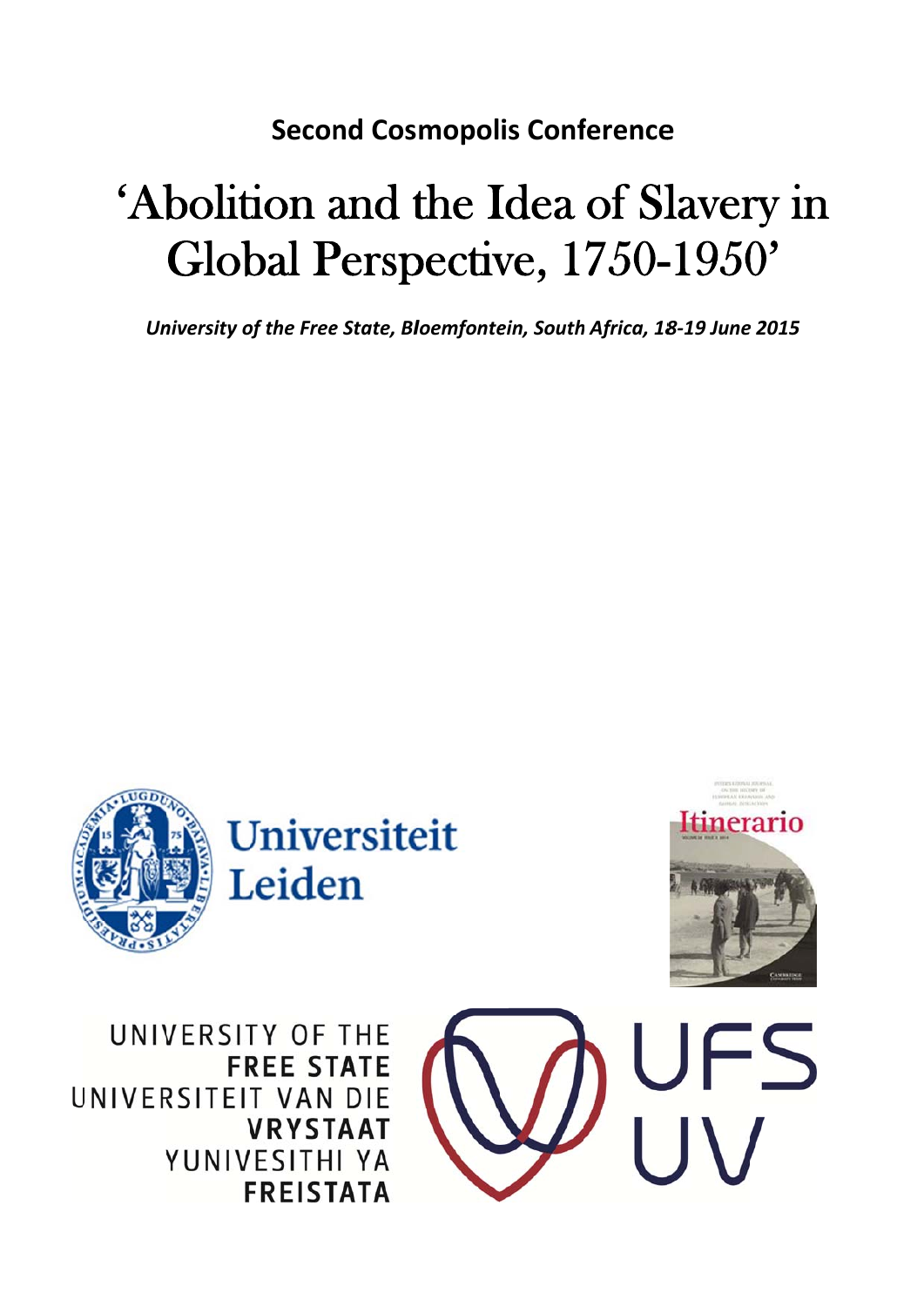## **Second Cosmopolis Conference 'Abolition and the Idea of Slavery in Global Perspective, 1750‐1950'** *University of the Free State, Bloemfontein, South Africa, 18‐19 June 2015*

| Thursday, 18 June                     |                                                                                                                                                                  |                                                                                                                                             |  |
|---------------------------------------|------------------------------------------------------------------------------------------------------------------------------------------------------------------|---------------------------------------------------------------------------------------------------------------------------------------------|--|
| Location:<br>09:00<br>$09:15 - 09.30$ | Vista Conference Room, UFS South Campus<br>Transport from guest houses to the venue<br>Registration and coffee/tea                                               |                                                                                                                                             |  |
| $09.30 - 09.45$                       | Welcome<br>Professor Jonathan Jansen, Vice-Chancellor University of the Free State<br>Professor Jos Gommans, Director Cosmopolis Programme, Leiden<br>University |                                                                                                                                             |  |
| $09.45 - 10.30$                       | <b>Keynote 1</b><br>Robert Ross:                                                                                                                                 | South Africa's Three (or is it Four) Emancipations                                                                                          |  |
| $10.30 - 12.00$                       | <b>Panel 1a: Transcultural Limits of Abolition</b><br>Chair: Ian Phimister                                                                                       |                                                                                                                                             |  |
|                                       | Pedro Machado:                                                                                                                                                   | Atlantic India: Oceanic Slaving Circuits and the<br>Limits of Abolition in the 18 <sup>th</sup> and 19 <sup>th</sup> century<br>Arabian Sea |  |
|                                       | Indrani Chatterjee:                                                                                                                                              | Provincialising British Abolition                                                                                                           |  |
| $12.00 - 13.30$                       | Lunch                                                                                                                                                            |                                                                                                                                             |  |
| $13.30 - 15.00$                       | <b>Panel 2a: Subaltern Perspectives</b><br>Chair: Karwan Fatah Black & Alicia Schrikker<br>Clare Anderson:                                                       | Servants, Slaves, Masters and Slave-holders:<br><b>Textures of Enslavement and Convict</b><br>Transportation in the British Empire.         |  |
|                                       | Joël Edouard:                                                                                                                                                    | The 1706 Slave Conspiracy in Dutch Mauritius                                                                                                |  |
| $15.00 - 15.30$                       | Coffee/tea                                                                                                                                                       |                                                                                                                                             |  |
| $15.30 - 17.00$                       | Adam Fairclough:                                                                                                                                                 | Raford Blunt and the Experience of Emancipation<br>in Natchitoches, Louisiana.                                                              |  |
|                                       | Jack Hogan:                                                                                                                                                      | 'We are in the position to explain and interpret<br>our Law and not you': Contested Abolition in<br>Barotseland, 1897-1925.                 |  |
| 19.00                                 | Conference Dinner sponsored by UFS at Anta Boga Hotel                                                                                                            |                                                                                                                                             |  |